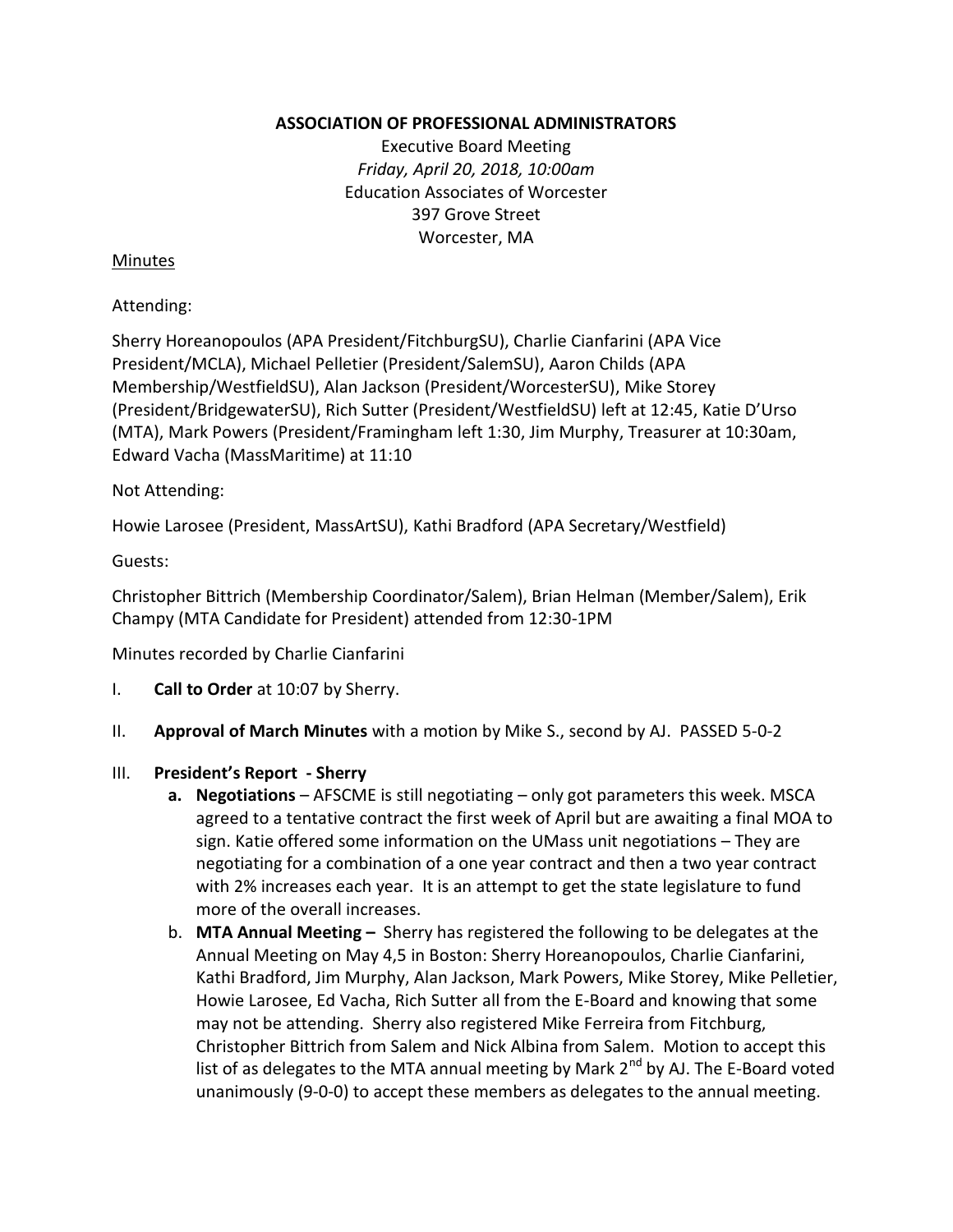It was discovered that the MTA has a misspelled email address for Chris Bittrich and Sherry will contact the MTA registration site for annual meeting on Monday to resolve.

- **c. Ratification -** This discussion was postponed until after the Membership, Treasurer and Health and Welfare reports. It was brought to the attention of the E-Board by Brain Helman that we were in violation of our bylaws to have a ratification vote on April 30<sup>th</sup> despite being in compliance with the timelines in the bylaws for scheduling Ratification since not all campuses have scheduled and will have completed presentation of the new contract details at least two weeks prior to the actual voting date. Motion by AJ and  $2^{nd}$  by Mark to move Ratification voting date to Thursday, May 10. PASSED 8-0-0. Changing the ratification date will result in the need to change the election date for statewide officers. The new date will be June 29, 2018 and we must send out notification by May 29. Anyone running for a state position, please get information to Amy Szlachetka at Westfield State. [\(ASzlachetka@westfield.ma.edu\)](mailto:ASzlachetka@westfield.ma.edu) One month notice for the election so, papers are due by June 14th. We may need a meeting in July to install any new officers.
- **d. Contract discussion –** There was an extended discussion about the terms of the new contract details and Sherry asked Brian Helman to express his views. Brian is a long time (22 year) employee and member of the APA at Salem. He believes that the contract does not provide enough language for job security and protections. He is unhappy with the vacation buyback and new evaluation procedures. While Brian did express that many of his opinions relate directly to his experiences at Salem over the past ten years, he is sincere about wanting our contract to be fair to all APA members at all the member institutions. Rich replied to his concerns about the evaluation procedures with positive arguments in favor of the new system. Having removed the old multiple levels of evaluation that included "Commendable" to be considered to a raise should be a tremendous benefit to our members. Sherry spoke to the importance of each chapter president to be involved with protecting their membership and being in communication with the E-Board to ensure consistency across the institutions. There was also discussion about tuition and fees. It was explained that, in negotiations, we had requested contractual language for full tuition and fees at all state institutions and that it was rejected by the BHE side. We then asked for tuition and fees at our local institutions and Sherry explained that Vincent Pedrone on the COP would go to the Presidents and try to compile what each institution currently offers. That is still in process. It is hoped that a standardized offer can come from those discussions. There were some statements by Mike P. and Chris Bittrich that the negotiations favor older members rather than younger members. The members of the E-Board disagreed with that assumption and comment. There was also discussion about the process whereby chapter presidents provide a summary of institutional issues to the statewide secretary prior to each monthly E-Board meeting. Mike P. expressed concern that when he took over at Salem that he has no historical records from Helen or Steve who proceeded him (said he has a defective CD from Steve) and that speaking about institutional issues at the E-Board meeting is valuable to him. While no one disagreed with that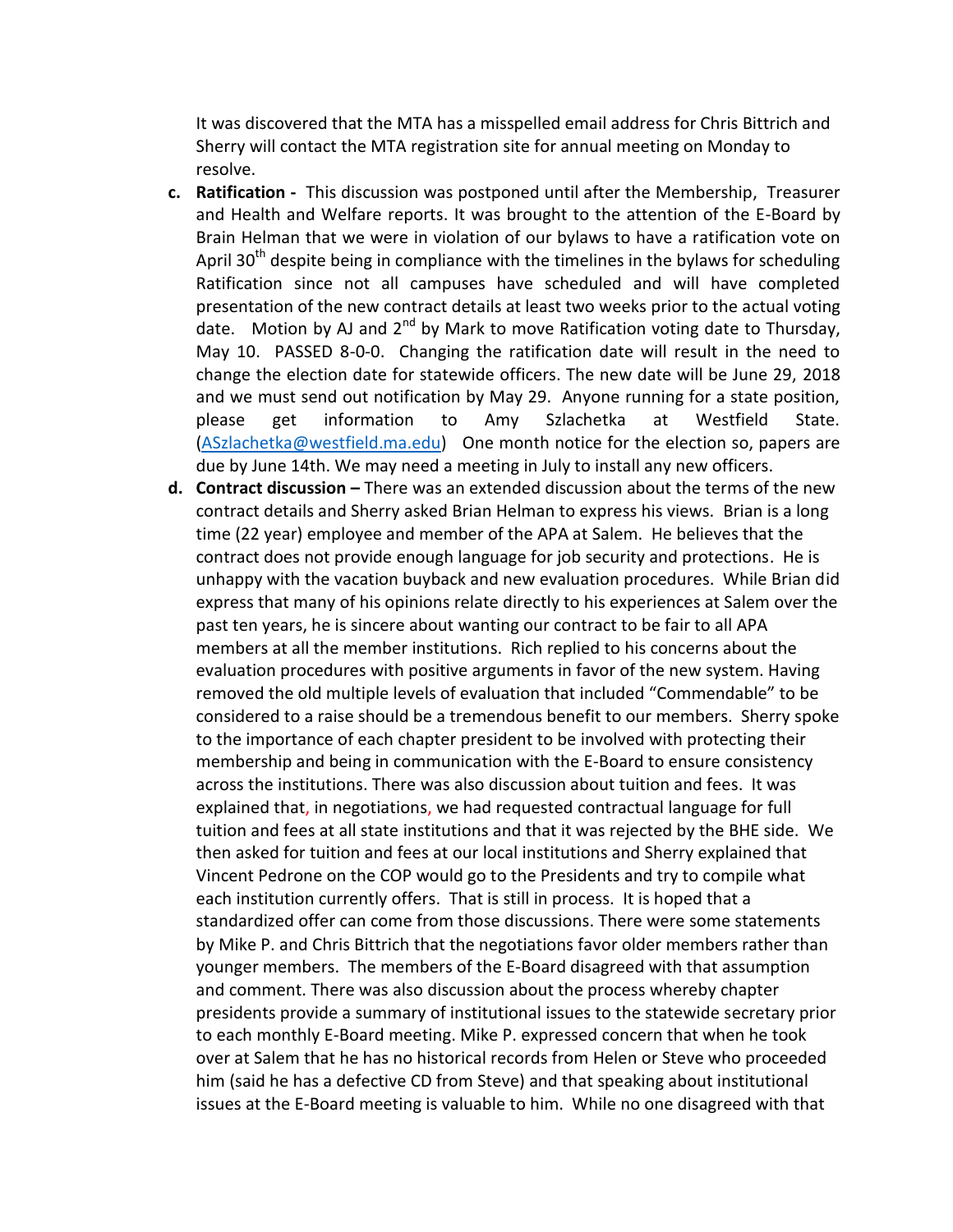particular statement, it was offered that having the summaries in advance will help everyone in having more efficient meetings when discussing those issues. Katie stated that she and Sherry have been directly involved in assisting Mike with issues at Salem. It was suggested by Charlie that each attendee include their own interpretation of the discussion(s). There was also discussion about the website. Chris Bittrich is concerned that the information there is outdated and should be brought up to date. We all agreed that is necessary which is why the E-Board has voted to add a non-voting position of Webmaster(Manager) and that we will be reviewing resumes by members interested in the position.

# IV. **Treasurer's Report - Jim**

- a. Expense reports due on Tuesday, April 24, by 12:00pm
- b. March reports were delivered in email. MOTION to approve Treasurer's report made by Mike S.. Second by AJ. PASSED 8-0-0

# V. **Membership and Data – Aaron**

- **a.** 1419 members, up 16 since March
- **b.** 80 agency members, up 2 since March
- **c.** 1 cash paying member. There was a discussion about the amounts and actual dates for a cash payer of when to be contacted and expected to pay. Chris Bittrich of Salem, where our only cash payer is employed, asked questions about whether the dates should be calendar or fiscal year based. Aaron believed that the rate is based on a calendar year and that the cash payer has between January 1 and December 31 to pay. Katie agreed to review the actual MTA form with Tony (?) at MTA.
- **d.** Additionally it was discussed that membership coordinators have some discretion in when to actually sign a member to have the start date of their dues for payroll deductions. This is based on the quality schedule of the MTA.
- **e.** Need to move the APA website off of the APA server managed by Aaron. There are various options that can be accomplished. The decision can be determined with the addition of a Web Manager (suggested by Mark to use this title rather than Webmaster). The E-Board should send resumes and other pertinent information to our email accounts for those interested in becoming the Web Manager and be prepared to discuss at June meeting.

# VI. **Health and Welfare Report – AJ**

**a.** The contract with Met Life has been renewed. There will be no increase in the H&W trust. The current trust is solvent.

# VII. **Committee Reports – No reports**

VIII. **Guest Presentation –** Erik Champy, Candidate for MTA President, requested to meet with the E-Board to introduce himself, provide us with some background, express his candidacy goals and answer questions from the members of the E-Board. Following the session with Erik and once he left, there was some initial informal discussion about Erik and other